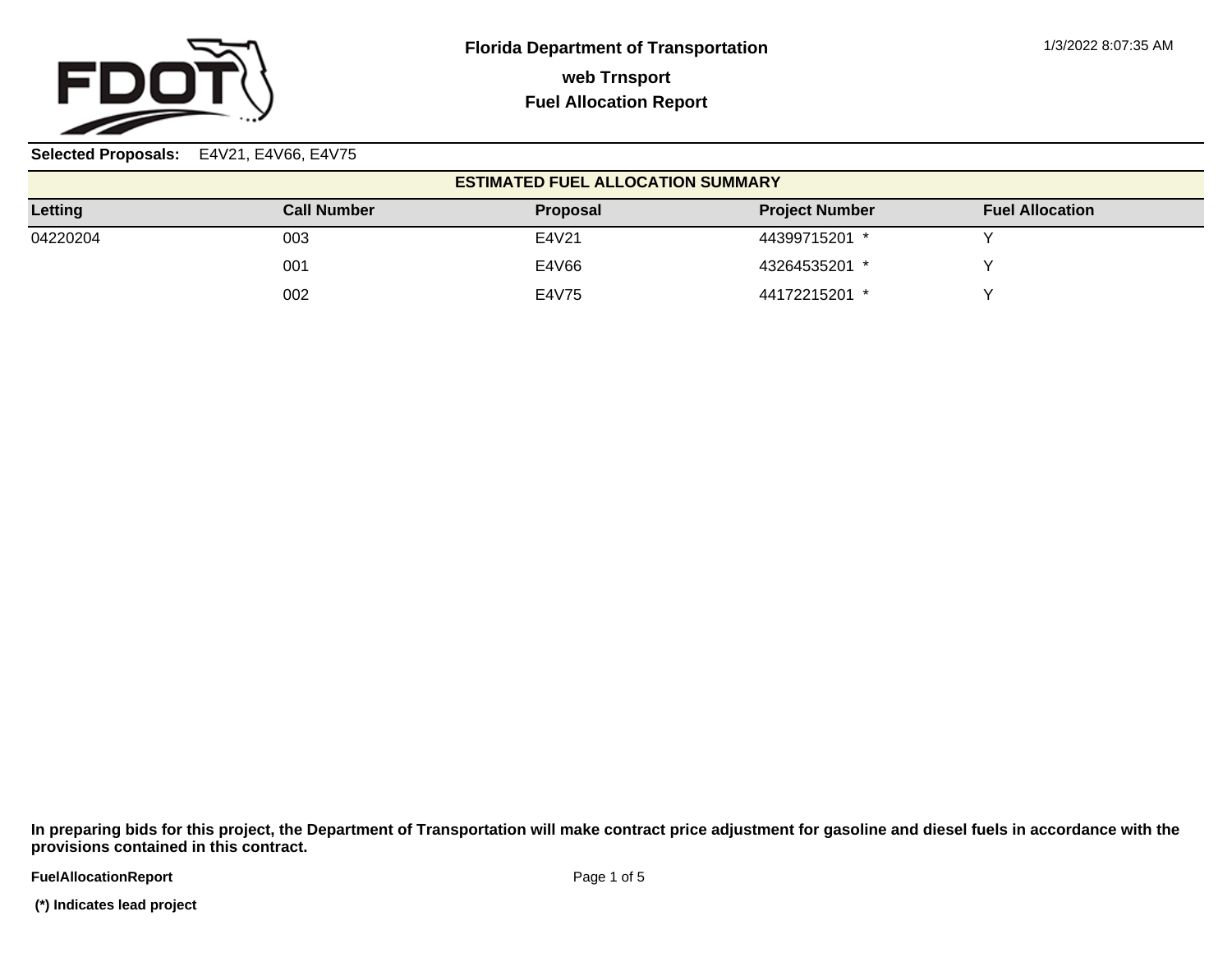

## **Fuel Allocation Report**

| <b>ESTIMATED FUEL ALLOCATION DETAIL</b> |       |      |                     |                                           |                   |                                         |                        |               |                          |                 |               |  |
|-----------------------------------------|-------|------|---------------------|-------------------------------------------|-------------------|-----------------------------------------|------------------------|---------------|--------------------------|-----------------|---------------|--|
| <b>Proposal No.:</b>                    | E4V21 |      | <b>Project No.:</b> | 44399715201 *                             | <b>Item Year:</b> | 13<br>District:                         |                        | 04            | County/Section: 94005000 |                 |               |  |
|                                         |       |      |                     |                                           |                   | <b>Conversion Factors</b><br>DSL3, GAS3 |                        |               |                          | <b>Gallons</b>  |               |  |
| Item No.                                | Alt.  | Unit |                     | <b>Pay Item Description</b>               |                   |                                         | Gasoline               | <b>Diesel</b> | Quantity                 | <b>Gasoline</b> | <b>Diesel</b> |  |
| 0285-709-                               |       | SY   |                     | OPTIONAL BASE, BASE GROUP 09              |                   |                                         | 0.0000                 | 0.5593        | 71.000                   | 0.000           | 39.710        |  |
| $0334 - 1 - 53$                         |       | TN   | PG76-22             | SUPERPAVE ASPHALTIC CONCRETE, TRAFFIC C.  |                   |                                         | 0.0000                 | 2.7011        | 3,304.900                | 0.000           | 8,926.865     |  |
| $0337 - 7 - 82$                         |       | ΤN   | C, FC-9.5, PG 76-22 | ASPHALT CONCRETE FRICTION COURSE, TRAFFIC |                   |                                         | 0.0000                 | 2.7011        | 3,298.100                | 0.000           | 8,908.498     |  |
| $0339 - 1$                              |       | ΤN   |                     | MISCELLANEOUS ASPHALT PAVEMENT            |                   |                                         | 0.0000                 | 2.4685        | 23.800                   | 0.000           | 58.750        |  |
|                                         |       |      |                     |                                           |                   |                                         | 44399715201 JOB TOTAL: | 0.000         | 17,933.824               |                 |               |  |

**In preparing bids for this project, the Department of Transportation will make contract price adjustment for gasoline and diesel fuels in accordance with the provisions contained in this contract.**

**FuelAllocationReport**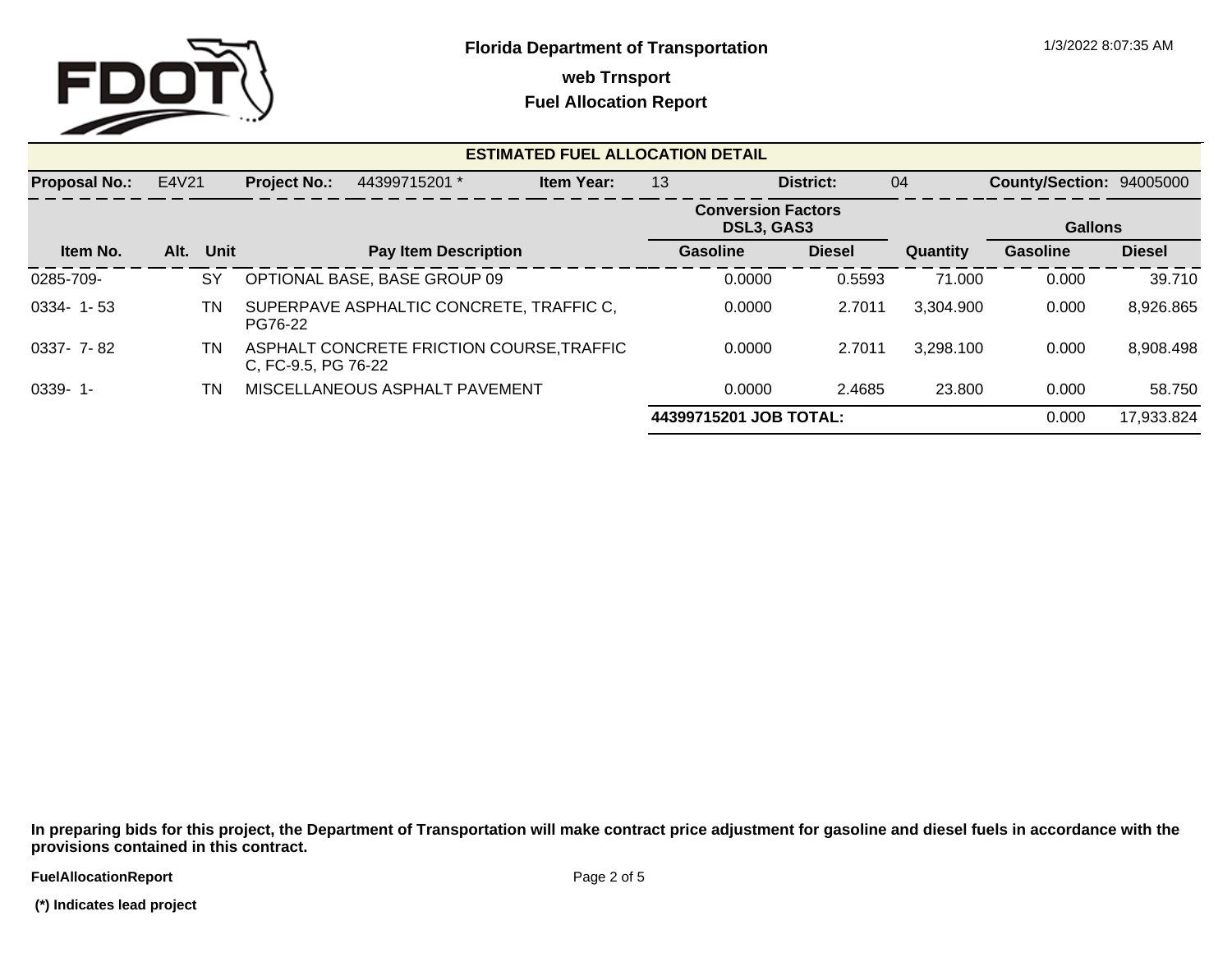

**Fuel Allocation Report**

| <b>ESTIMATED FUEL ALLOCATION DETAIL</b> |           |                             |                                              |                   |                 |                                         |          |                        |               |
|-----------------------------------------|-----------|-----------------------------|----------------------------------------------|-------------------|-----------------|-----------------------------------------|----------|------------------------|---------------|
| <b>Proposal No.:</b>                    | E4V66     | <b>Project No.:</b>         | 43264535201 *                                | <b>Item Year:</b> | 13              | <b>District:</b>                        | 04       | <b>County/Section:</b> |               |
|                                         |           |                             |                                              |                   |                 | <b>Conversion Factors</b><br>DSL3, GAS3 |          | <b>Gallons</b>         |               |
| Item No.                                | Alt. Unit |                             | <b>Pay Item Description</b>                  |                   | <b>Gasoline</b> | <b>Diesel</b>                           | Quantity | <b>Gasoline</b>        | <b>Diesel</b> |
| $0120 - 1$                              | CY        | <b>REGULAR EXCAVATION</b>   |                                              |                   | 0.0000          | 0.3256                                  | 400.000  | 0.000                  | 130.240       |
| $0120 - 2 - 2$                          | <b>CY</b> |                             | BORROW EXCAVATION, TRUCK MEASURE             |                   | 0.0000          | 0.4760                                  | 100.000  | 0.000                  | 47.600        |
| $0120 - 6 -$                            | CY        | <b>EMBANKMENT</b>           |                                              |                   | 0.0000          | 0.2422                                  | 500.000  | 0.000                  | 121.100       |
| $0160 - 4$                              | <b>SY</b> | <b>TYPE B STABILIZATION</b> |                                              |                   | 0.0000          | 0.3414                                  | 75.000   | 0.000                  | 25.605        |
| 0285-709-                               | SY        |                             | OPTIONAL BASE, BASE GROUP 09                 |                   | 0.0000          | 0.5593                                  | 100.000  | 0.000                  | 55.930        |
| 0285-711-                               | <b>SY</b> |                             | OPTIONAL BASE, BASE GROUP 11                 |                   | 0.0000          | 0.6458                                  | 500.000  | 0.000                  | 322.900       |
| 0285-715-                               | <b>SY</b> |                             | OPTIONAL BASE, BASE GROUP 15                 |                   | 0.0000          | 1.3094                                  | 300.000  | 0.000                  | 392.820       |
| 0334-1-12                               | TN        |                             | SUPERPAVE ASPHALTIC CONC, TRAFFIC B          |                   | 0.0000          | 2.7011                                  | 75.000   | 0.000                  | 202.583       |
| 0334-1-13                               | <b>TN</b> |                             | SUPERPAVE ASPHALTIC CONC, TRAFFIC C          |                   | 0.0000          | 2.7011                                  | 40.000   | 0.000                  | 108.044       |
| $0334 - 1 - 53$                         | <b>TN</b> | PG76-22                     | SUPERPAVE ASPHALTIC CONCRETE, TRAFFIC C,     |                   | 0.0000          | 2.7011                                  | 50.000   | 0.000                  | 135.055       |
| $0334 - 1 - 55$                         | TN        | PG76-22                     | SUPERPAVE ASPHALTIC CONCRETE, TRAFFIC E,     |                   | 0.0000          | 2.7011                                  | 40.000   | 0.000                  | 108.044       |
| 0337- 7-25                              | TN        | FC-5, PG 76-22              | ASPHALT CONCRETE FRICTION COURSE, INC BIT,   |                   | 0.0000          | 2.7011                                  | 35.000   | 0.000                  | 94.539        |
| $0337 - 7 - 82$                         | <b>TN</b> | C, FC-9.5, PG 76-22         | ASPHALT CONCRETE FRICTION COURSE, TRAFFIC    |                   | 0.0000          | 2.7011                                  | 50.000   | 0.000                  | 135.055       |
| 0337- 7-83                              | TN        | C, FC-12.5, PG 76-22        | ASPHALT CONCRETE FRICTION COURSE, TRAFFIC    |                   | 0.0000          | 2.7011                                  | 50.000   | 0.000                  | 135.055       |
| $0337 - 7 - 88$                         | TN.       | FC-12.5, PG 76-22           | ASPHALT CONCRETE FRICTION COURSE, TRAFFIC E, |                   | 0.0000          | 2.7011                                  | 50.000   | 0.000                  | 135.055       |

**In preparing bids for this project, the Department of Transportation will make contract price adjustment for gasoline and diesel fuels in accordance with the provisions contained in this contract.**

**FuelAllocationReport** 

 **(\*) Indicates lead project**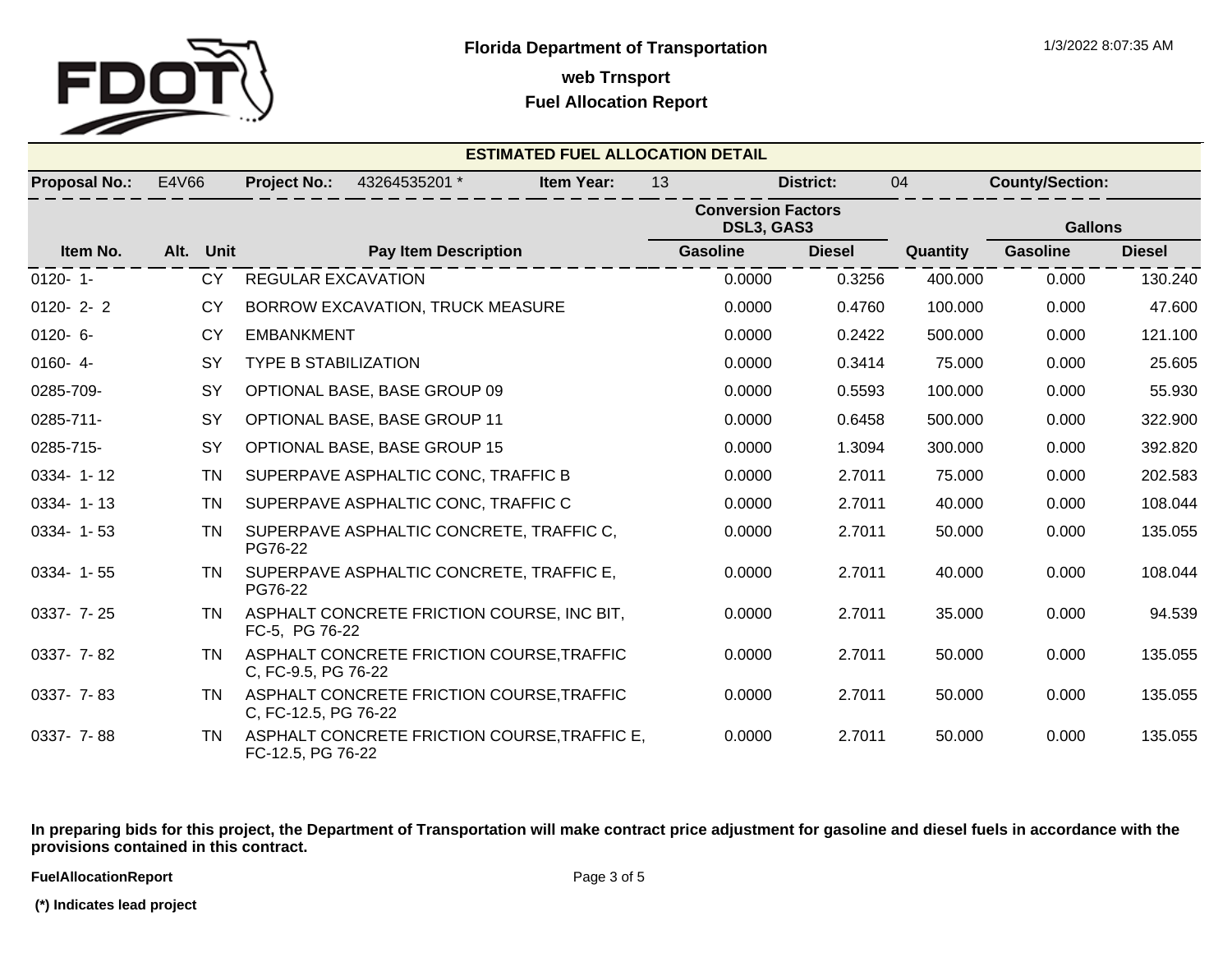

**Fuel Allocation Report**

| <b>ESTIMATED FUEL ALLOCATION DETAIL</b> |       |      |                     |                                |                        |                                         |                  |           |                        |               |
|-----------------------------------------|-------|------|---------------------|--------------------------------|------------------------|-----------------------------------------|------------------|-----------|------------------------|---------------|
| <b>Proposal No.:</b>                    | E4V66 |      | <b>Project No.:</b> | 43264535201 *                  | Item Year:             | District:<br>13                         |                  | 04        | <b>County/Section:</b> |               |
|                                         |       |      |                     |                                |                        | <b>Conversion Factors</b><br>DSL3, GAS3 |                  |           | <b>Gallons</b>         |               |
| Item No.                                | Alt.  | Unit |                     | <b>Pay Item Description</b>    |                        | Gasoline                                | <b>Diesel</b>    | Quantity  | <b>Gasoline</b>        | <b>Diesel</b> |
| $0339 - 1$ -                            |       | ΤN   |                     | MISCELLANEOUS ASPHALT PAVEMENT |                        |                                         | 0.0000<br>2.4685 | 75.000    | 0.000                  | 185.138       |
|                                         |       |      |                     |                                | 43264535201 JOB TOTAL: |                                         | 0.000            | 2,334.762 |                        |               |

**In preparing bids for this project, the Department of Transportation will make contract price adjustment for gasoline and diesel fuels in accordance with the provisions contained in this contract.**

**FuelAllocationReport** 

 **(\*) Indicates lead project**